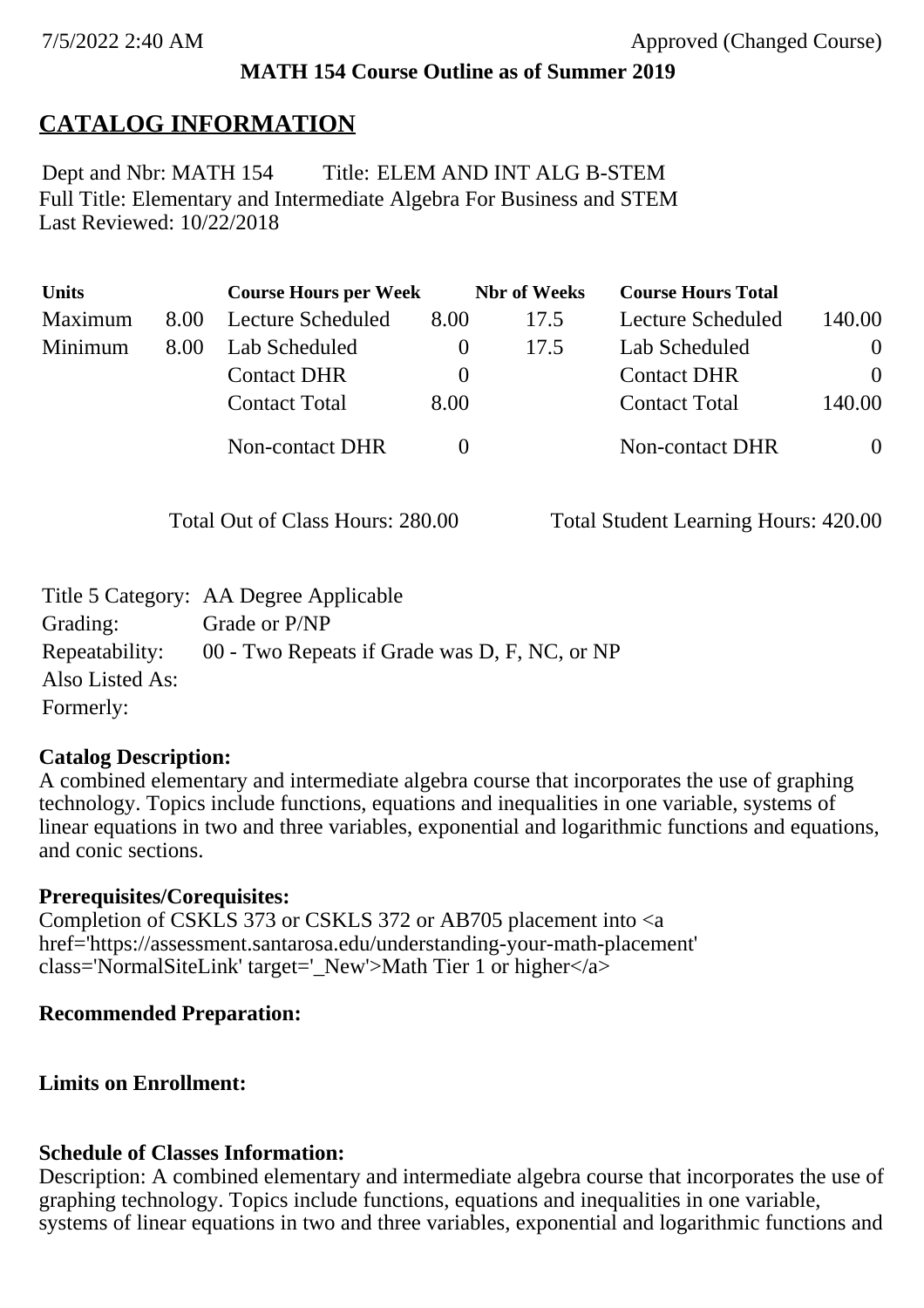equations, and conic sections. (Grade or P/NP) Prerequisites/Corequisites: Completion of CSKLS 373 or CSKLS 372 or AB705 placement into <a href='https://assessment.santarosa.edu/understanding-your-math-placement' class='NormalSiteLink' target='\_New'>Math Tier 1 or higher</a> Recommended: Limits on Enrollment: Transfer Credit: Repeatability: Two Repeats if Grade was D, F, NC, or NP

# **ARTICULATION, MAJOR, and CERTIFICATION INFORMATION:**

| <b>AS Degree:</b>    | Area<br>Β                         | Communication and Analytical Fall 2016<br>Thinking | Effective: | Inactive: |
|----------------------|-----------------------------------|----------------------------------------------------|------------|-----------|
| <b>CSU GE:</b>       | <b>MC</b><br><b>Transfer Area</b> | <b>Math Competency</b>                             | Effective: | Inactive: |
| <b>IGETC:</b>        | <b>Transfer Area</b>              |                                                    | Effective: | Inactive: |
| <b>CSU Transfer:</b> |                                   | Effective:                                         | Inactive:  |           |
| <b>UC</b> Transfer:  |                                   | Effective:                                         | Inactive:  |           |

### **CID:**

### **Certificate/Major Applicable:**

[Both Certificate and Major Applicable](SR_ClassCheck.aspx?CourseKey=MATH154)

# **COURSE CONTENT**

### **Student Learning Outcomes:**

Upon completion of the course, students will be able to:

- 1. Solve linear equations, linear inequalities in one variable, polynomial equations by factoring, radical equations, and systems of two linear equations.
- 2. Simplify and perform operations on expressions involving radicals, exponents, and polynomials.
- 3. Graph and formulate linear equations in two variables.
- 4. Identify and use appropriate algebraic methods to solve application problems.
- 5. Analyze functions and solve equations and inequalities using graphing technology and algebraic methods.
- 6. Create mathematical models and solve applications of linear and nonlinear functions.
- 7. Solve systems of linear equations using matrix methods and graphing technology.
- 8. Graph conic sections, including parabolas, ellipses, and hyperbolas.

### **Objectives:**

During this course, students will:

- 1. Solve linear equations and inequalities in one variable.
- 2. Evaluate and solve formulas.
- 3. Graph linear equations and inequalities in two variables, including the slope-intercept method.
- 4. Find the equation of a line given information about the line.
- 5. Define a polynomial, and perform the operations of addition, subtraction, multiplication,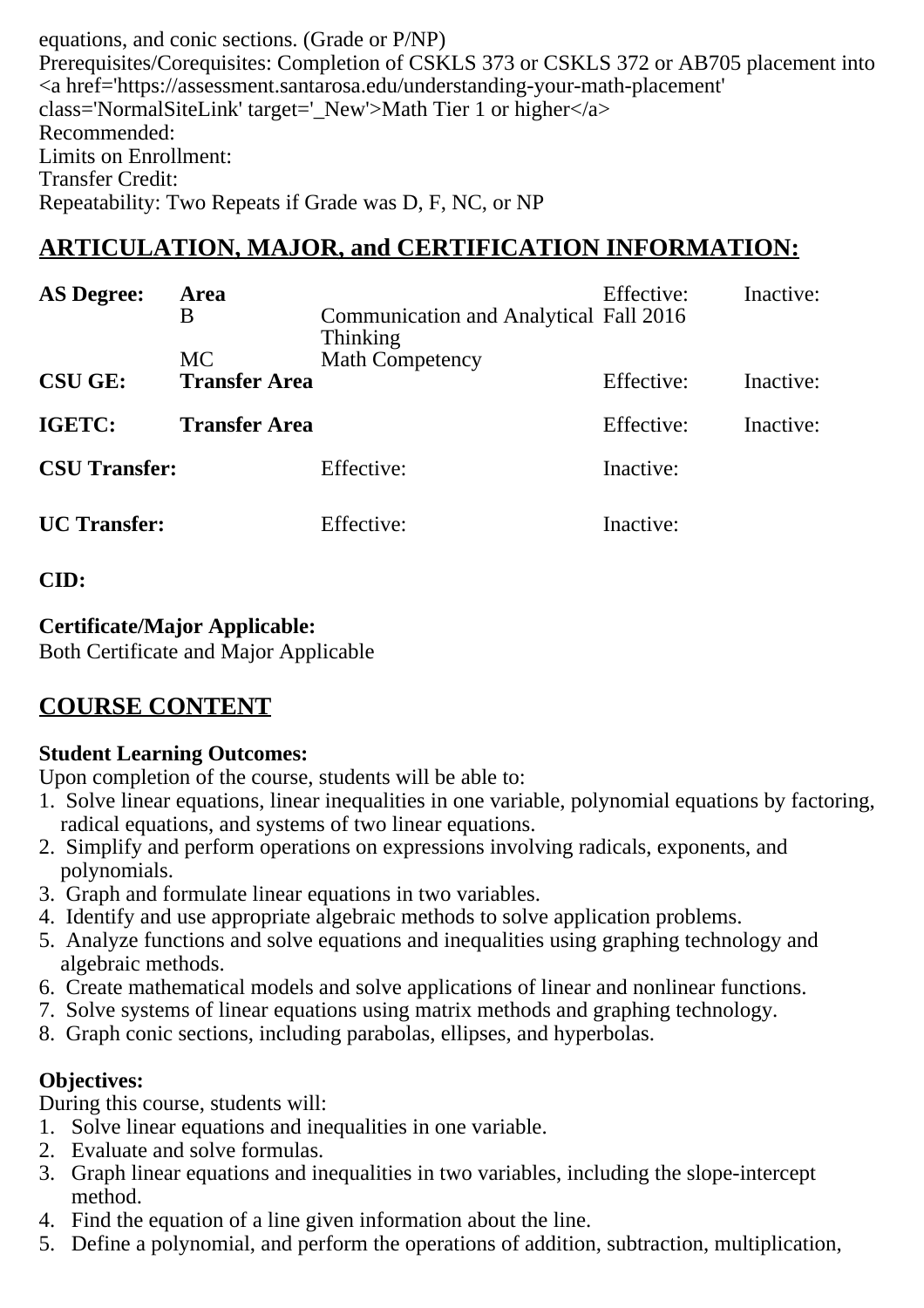division, and factoring of polynomials.

- 6. Use the laws of exponents and manipulate expressions involving rational exponents.
- 7. Solve linear systems of equations in two variables using the methods of substitution, addition, and graphing.
- 8. Simplify, add, subtract, multiply and divide radical expressions.
- 9. Simplify, add, subtract, multiply, and divide rational expressions.
- 10. Define function, domain, and range, and use function notation.
- 11. Identify basic features of the graphs of polynomial, radical, absolute value, exponential and logarithmic functions.
- 12. Use graphing technology to construct graphs, to solve nonlinear equations and inequalities in one variable, and to locate roots, intersection points, and extrema.
- 13. Use algebraic methods to solve equations that involve polynomial, radical, absolute value, rational, exponential and logarithmic expressions.
- 14. Find algebraic solutions to literal equations.
- 15. Apply algebraic or graphical methods, as appropriate, to solve application problems involving polynomial, radical, absolute value, rational, exponential and logarithmic functions.
- 16. Apply properties of exponents and logarithms.
- 17. Express an understanding of the number e.
- 18. Graph conic sections, including parabolas, ellipses, and hyperbolas.
- 19. Use algebraic and graphical methods to solve linear and nonlinear systems in two variables, and use Reduced Row Echelon Form (RREF) to solve systems of linear equations in three variables.
- 20. Solve application and modeling problems that require the use of a system of linear equations.
- 21. Find graphical solutions to systems of linear inequalities.

## **Topics and Scope:**

- I. Linear Equations and Inequalities in One Variable
	- A. Linear equations
	- B. Applications of linear equations
	- C. Linear inequalities
	- D. Formulas
- II. Linear Equations and Inequalities in Two Variables
	- A. Cartesian coordinate system
	- B. Graphing linear equations, including the slope-intercept method
	- C. Finding the equation of a line
	- D. Graphing linear inequalities in two variables
	- E. Systems of equations in two variables
		- 1. Solving by graphing
		- 2. Solving by elimination (addition)
		- 3. Solving by substitution
		- 4. Applications
- III. Integer Exponents and Laws of Exponents
- IV. Polynomials
	- A. Definition
	- B. Operations
	- C. Factoring
		- 1. Common factors
		- 2. Grouping
		- 3. Trinomials
		- 4. Difference of squares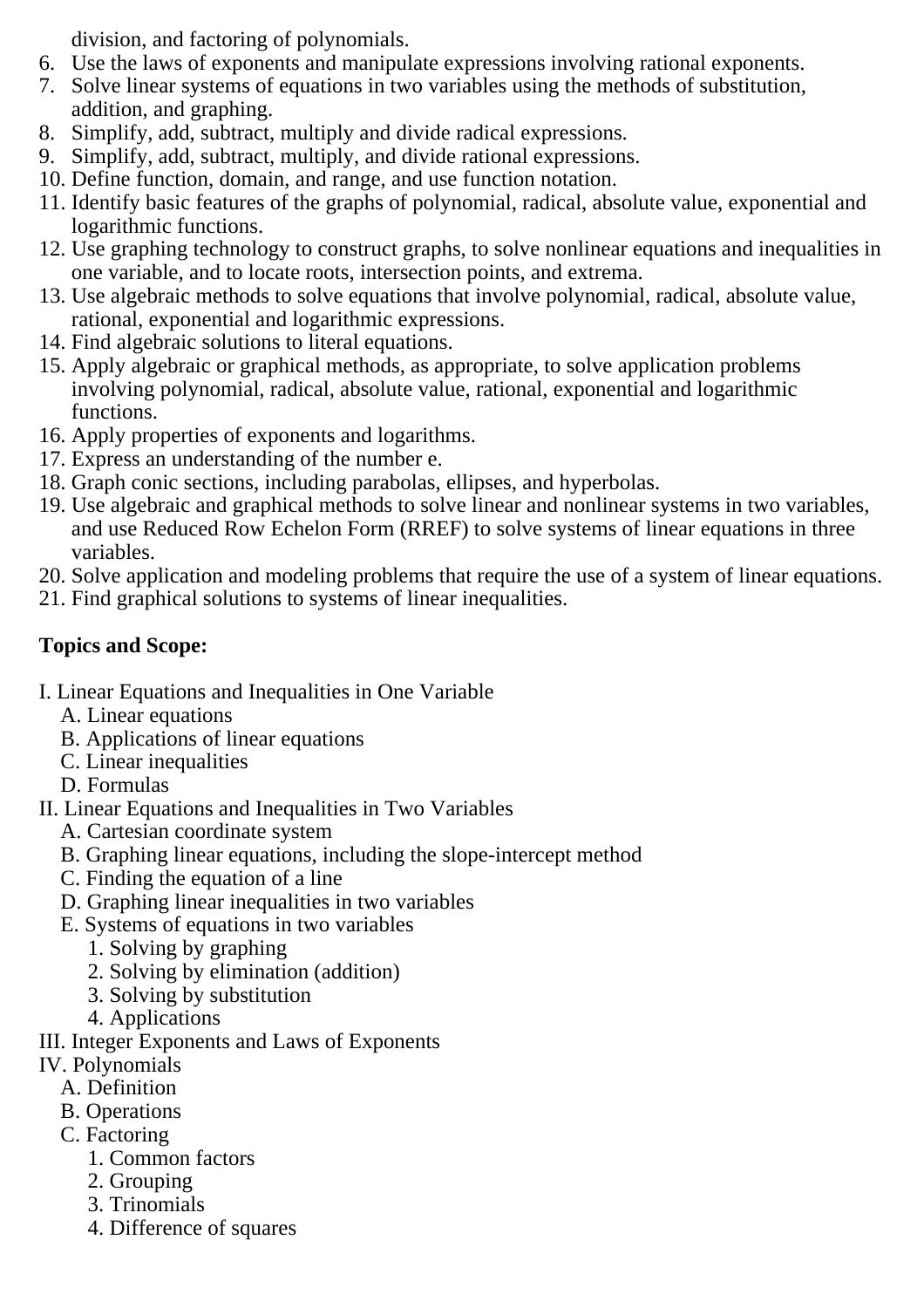- 5. Sum and difference of cubes
- D. Solving quadratic equations by factoring
- E. Applications
- V. Radicals
	- A. Square roots
	- B. Simplification
	- C. Sums and products of radicals
	- D. Rationalizing denominators of square roots
	- E. Higher-index radicals
	- F. Pythagorean Theorem
	- G. Radical equations
	- H. Rational exponents
	- I. Applications
- VI. Use of Technology
	- A. Evaluate and graph functions
	- B. Solve equations and inequalities graphically
	- C. Matrices and RREF
- VII. Functions
	- A. Definition of relation, function, domain, and range
	- B. Function notation and evaluation
	- C. Interval notation, intersection and union
	- D. Analyze graphs of polynomial, absolute value, radical, exponential, and logarithmic functions with and without graphing technology
	- E. Mathematical models and other applications of linear and nonlinear functions
- VIII. Equations and Inequalities
	- A. Equations
		- 1. Solutions of literal equations
		- 2. Algebraic and graphical solutions of linear, quadratic, radical, rational, absolute value, exponential, and logarithmic equations
	- B. Inequalities
		- 1. Algebraic solutions to absolute value inequalities
		- 2. Graphical solutions of linear and nonlinear inequalities using graphing technology

## IX. Quadratic Functions

- A. Vertex and general forms
- B. Discriminant
- C. Solutions to quadratic equations using factoring, quadratic formula, and completing the square
- D. Applications and modeling
- X. Rational Expressions and Equations
	- A. Simplification of rational expressions, including complex fractions
	- B. Operations on rational expressions
	- C. Solving rational equations
	- D. Applications and modeling
- XI. Exponential and Logarithmic Functions
	- A. The number e
	- B. Common and natural logarithms
	- C. Laws of logarithms
	- D. Applications and modeling
- XII. Introduction to Conic Sections
	- A. Midpoint and Distance Formulas, Circles
	- B. Parabolas
	- C. Ellipses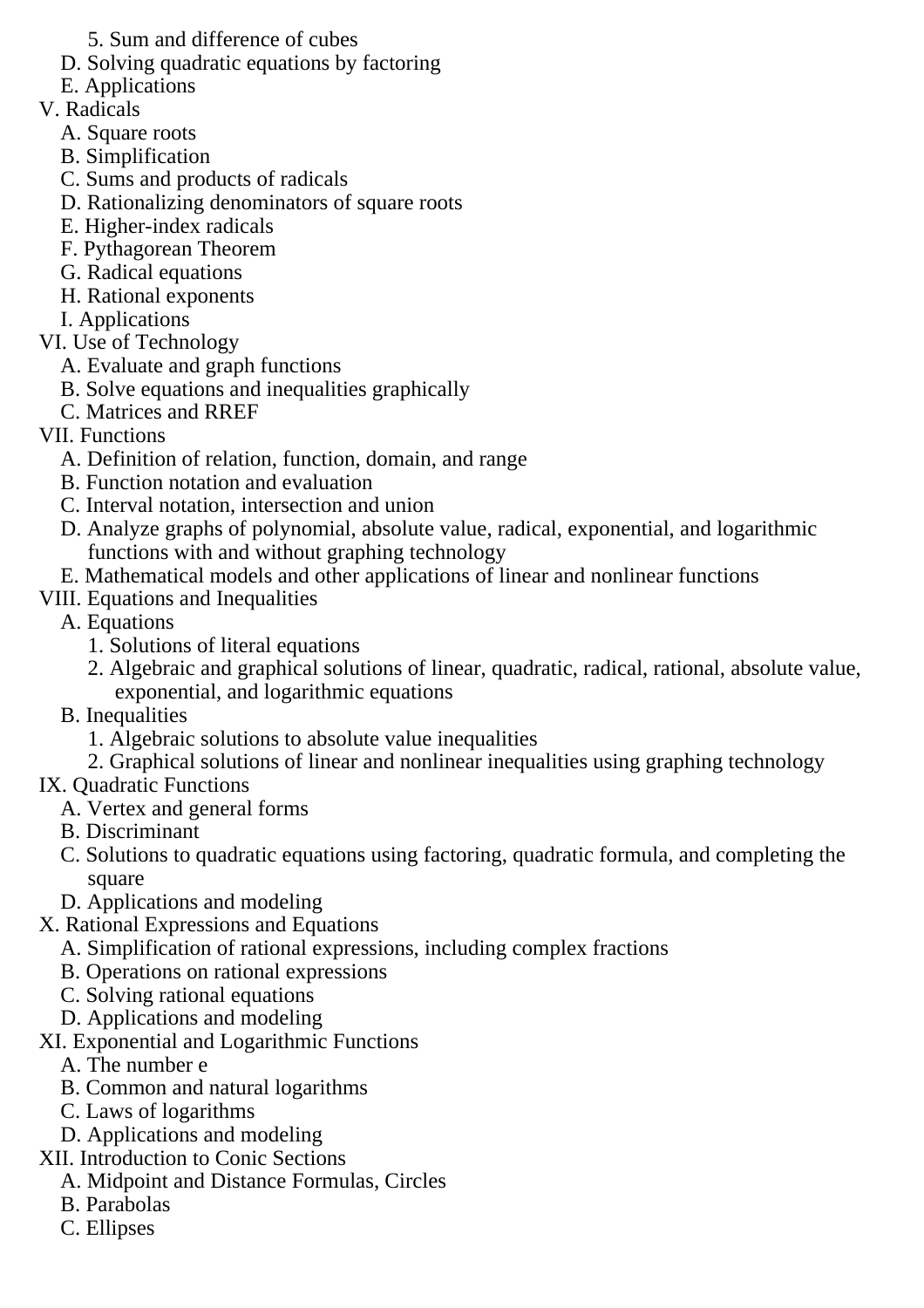- D. Hyperbolas
- XIII. Systems of Equations/Inequalities
	- A. Linear and nonlinear systems of equations
	- B. Matrices and RREF
	- C. Systems of linear inequalities
	- D. Applications and modeling

#### **Assignment:**

- 1. Reading outside of class (0-60 pages per week)
- 2. Problem sets (1-8 per week)
- 3. Quizzes (0-4 per week)
- 4. Projects (0-10)
- 5. Exams (3-8)
- 6. Final exam

### **Methods of Evaluation/Basis of Grade:**

**Writing:** Assessment tools that demonstrate writing skills and/or require students to select, organize and explain ideas in writing.

None, This is a degree applicable course but assessment tools based on writing are not included because problem solving assessments are more appropriate for this course.

**Skill Demonstrations:** All skill-based and physical demonstrations used for assessment purposes including skill performance exams.

**Exams:** All forms of formal testing, other than skill performance exams.

Exams and quizzes Exams and quizzes Exams

**Other:** Includes any assessment tools that do not logically fit into the above categories.

### **Representative Textbooks and Materials:**

Beginning and Intermediate Algebra. 5th ed. Miller, Julie and O'Neill, Molly and Hyde, Nancy. McGraw-Hill. 2017

| None, I his is a degree applicable course but assessment<br>tools based on writing are not included because problem<br>solving assessments are more appropriate for this course. | $0 - 0\%$                    |
|----------------------------------------------------------------------------------------------------------------------------------------------------------------------------------|------------------------------|
| <b>Problem Solving:</b> Assessment tools, other than exams, that<br>demonstrate competence in computational or non-<br>computational problem solving skills.                     |                              |
| Problem sets                                                                                                                                                                     | Problem solving<br>$5 - 20%$ |
| <b>Skill Demonstrations:</b> All skill-based and physical                                                                                                                        |                              |

Writing

None Skill Demonstrations<br>  $\begin{array}{c} \text{Skill,} \\ 0 \text{ - } 0\% \end{array}$  $0 - 0\%$ 

70 - 95%

|          | <b>Other Category</b> |
|----------|-----------------------|
| Projects | $0 - 10\%$            |